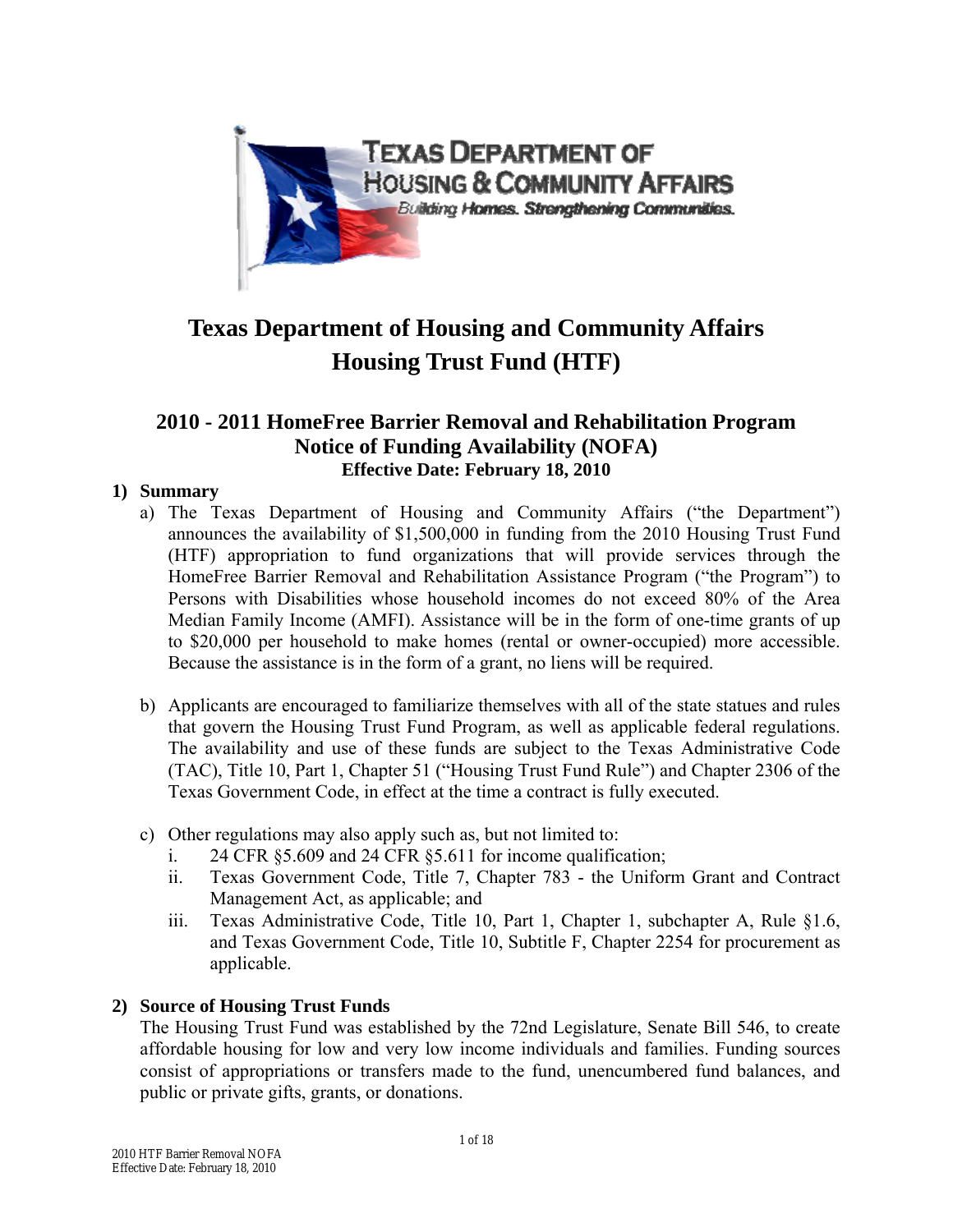### **3) Allocation of Funds**

In accordance with §2306.111 of the Texas Government Code, and as further outlined in the Plan, the funds being released under this NOFA are not subject to the Regional Allocation Formula (RAF) because the funds are programmed for Persons with Disabilities.

# **4) Application Cycle**

- a) Funds under this NOFA will be awarded through a Competitive Application Cycle. The Application Acceptance Period will open on **Friday**, **February 12, 2010**, and Applications will be accepted by the Department on regular business days until 5:00 p.m., Central Time, on **Wednesday, March 31, 2010**, regardless of method of delivery. Applicants are encouraged to review the Competitive Application process cited in 10 TAC 51, the Housing Trust Fund Rule and described herein.
- b) Applications that do not meet minimum threshold criteria will not be considered for funding. Note that regardless of date of submission, all applications are evaluated competitively against one another. Earlier submissions do not rate higher than applications received on the deadline.

# **5) Limitation on Funds**

- a) The maximum award amount **per Application** may not exceed \$250,000, which includes all project, administrative, and soft costs. For Applicants submitting more than one Application, the maximum cumulative award **per Applicant** is \$500,000.
- b) The Department reserves the right to make a recommendation for partial funding for any Application. In the event of a tie between two or more Applicants, the Department will determine which Application will receive a recommendation for funding or the Department may make a recommendation for partial funding to Applicants.
- c) Applicants may be eligible to receive up to ten percent (10%) of the \$250,000 total maximum award per Application for reimbursement of administrative costs. With the exception of the initial Administrative draw (up to 10% of the total allowed for Administrative Fees), reimbursement of eligible Administrative expenses will be dependent upon the percentage of performance benchmarks completed. Administrative costs are costs incurred for activities performed directly by the Administrator and/or professional services consultant, and include general management and oversight, salaries, wages and related costs of staff, and other costs required for the administration of the Program such as the purchase of equipment, insurance, utilities, office supplies, and rental and maintenance (not purchase) of office space.
- d) Administrative costs may include, but are not limited to:
	- i. Application intake and processing;
	- ii. Affirmative marketing (as detailed in the Program Design);
	- iii. Travel costs directly related to contract administration and training;\*
	- iv. Professional services;
	- v. Financial management, accounting and audit; and
	- vi. Procurement of general contractor(s).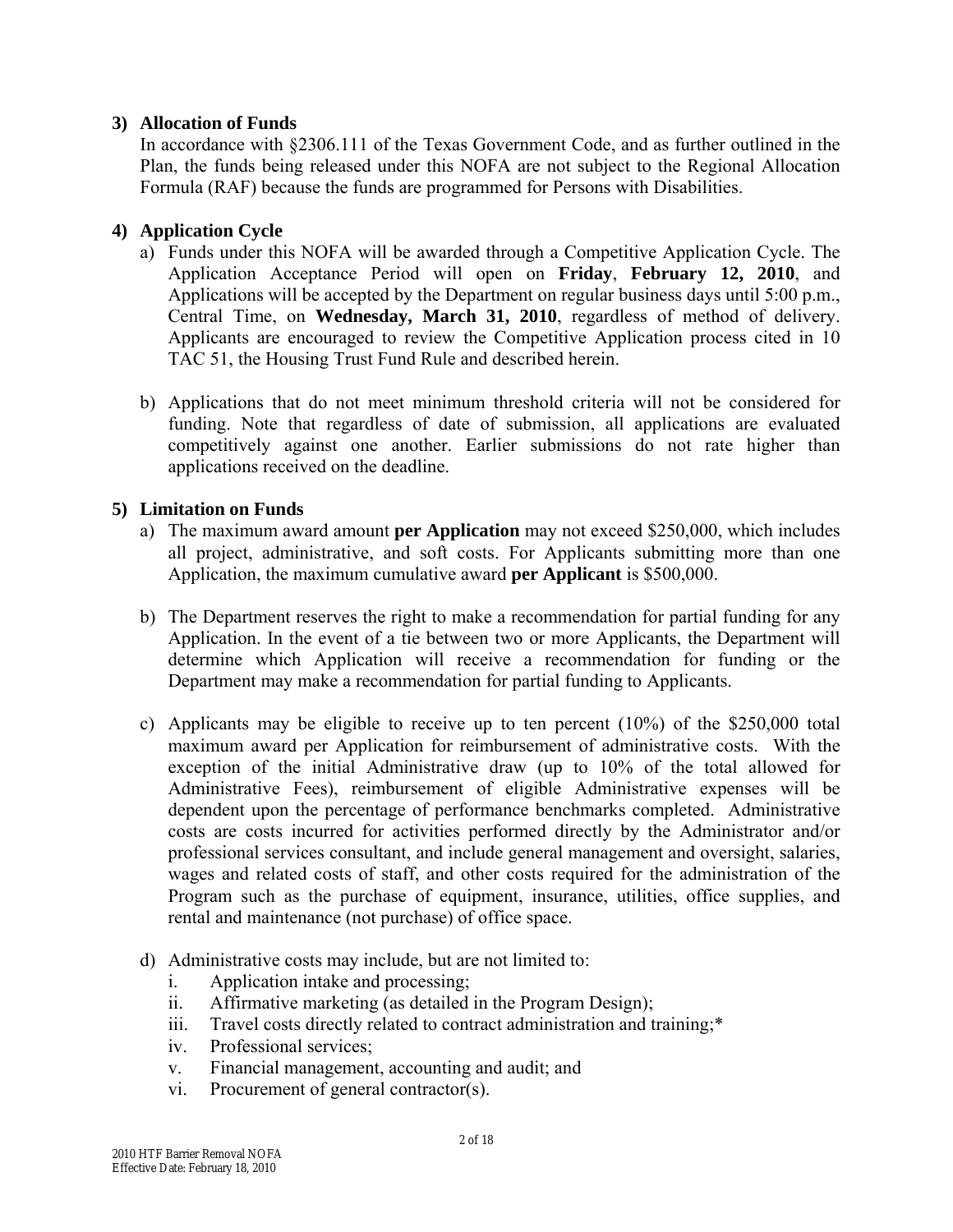\*The awarded organization may incur and be reimbursed with administrative funds for travel costs incurred after the effective date of the Contract but prior to the start of Contract activities for contract administration training required by the Department as a condition of receiving a Housing Trust Fund Award and Contract.

- e) Soft costs are necessary costs incurred in addition to the direct construction costs and are limited to ten percent (10%) of the project costs estimated in the Application budget. All soft costs are included in the \$250,000 total maximum award per Application and must be directly related to the specific Project activity. Soft costs may include, but are not limited to:
	- i. Inspection fees;
	- ii. Scope of work and cost estimates;
	- iii. Plans;
	- iv. Building permits and fees; and
	- v. Construction supervision.

# **6) Eligible and Ineligible Applicants**

- a) Eligible Applicants are Local Units of Government (including Participating Jurisdictions), Nonprofit Organizations, and Public Housing Authorities. Nonprofit Applicants must include a *Certificate of Account Status* from the Texas Comptroller of Public Accounts indicating good standing and a current copy of the IRS tax exemption ruling letter.
- b) Applicants may be ineligible for funding if they meet any of the criteria listed in 10 TAC §51.8(d). In addition, the following conditions will cause an Applicant, and any Applications they have submitted, to be ineligible:
	- i. The Applicant, Development Owner, or Developer is an Administrator of any active Contract in any Community Affairs Division funded program for which the Department has placed the funds on "reimbursement only" status due to failure to meet contractual obligations and the "reimbursement only" status remains as of the application submission date.
	- ii. The Applicant, Development Owner, or Developer is an Administrator of any previously funded Contract for the same Housing Trust Fund activity and is not currently meeting all current contract benchmarks and requirements unless the Applicant, Development Owner, or Developer has received a waiver of this requirement from the Executive Director.
	- iii. Should an Applicant or Application be determined ineligible for funding in accordance with this section or the Housing Trust Fund Rule, the Application will be terminated without be processed as a deficiency. Applicants are encouraged to familiarize themselves with the Department's certification and debarment policies prior to application submission.
- c) Per 10 TAC §1.3(b), an Applicant is not eligible to apply for funds or any other assistance from the Department unless a past audit or *Audit Certification Form* has been submitted to the Department in a satisfactory format on or before the application deadline for funds or other assistance. This is a threshold requirement, therefore, Applications that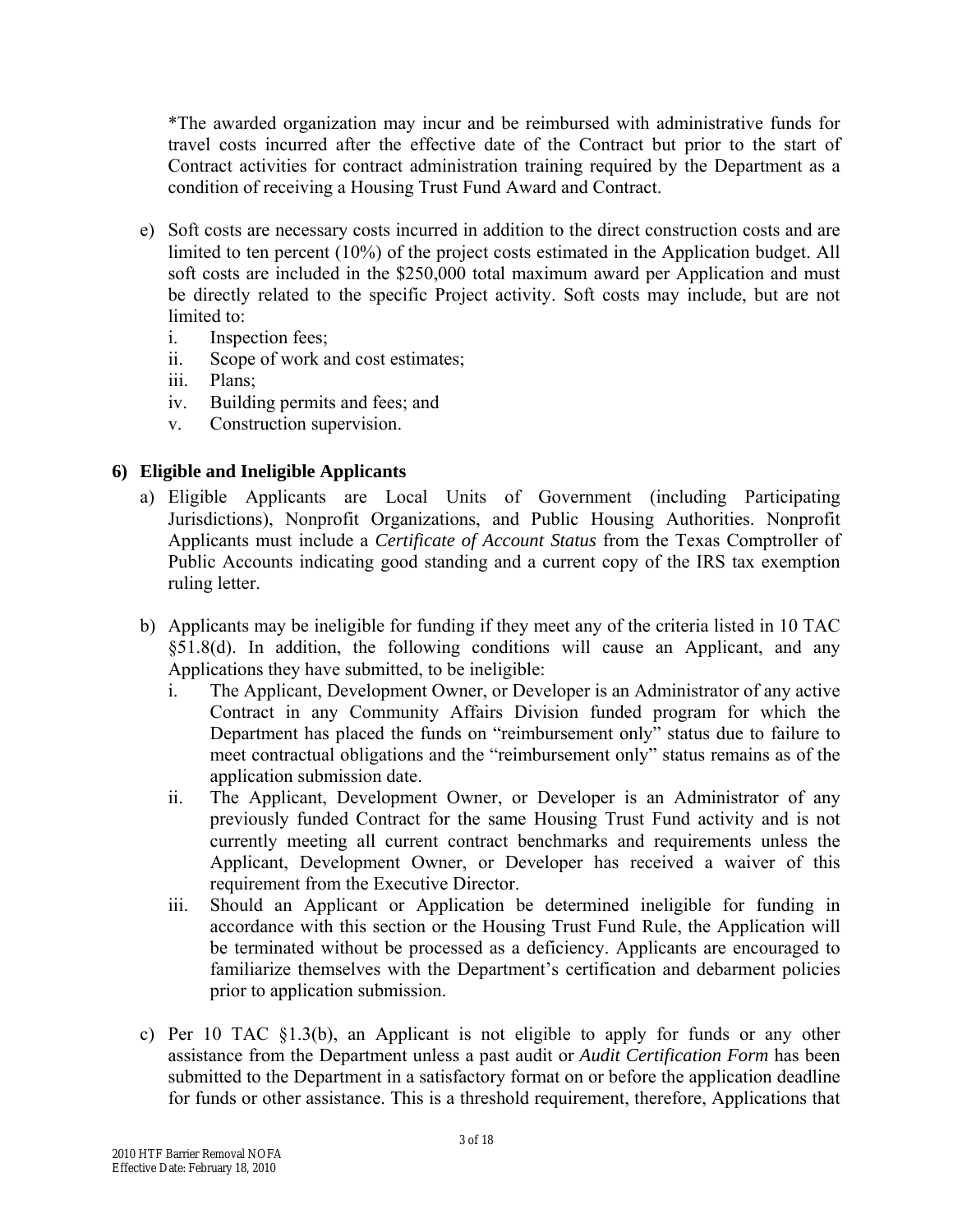have outstanding past audits will be disqualified. Staff will not recommend Applications for funding to the Department's Board and Contracts will not be executed unless all unresolved audit findings, questions or disallowed costs are resolved per 10 TAC §1.3(c).

- d) Applicants may not serve any household living in housing developed, owned or managed by the Applicant or an Affiliate, as defined in 10 TAC §51.2(3). This Program is intended and designed to benefit eligible individuals and is not to be used as a project-based rehabilitation program.
- e) In order to be considered eligible, an Applicant who is an Administrator of a previously funded Contract for the same activity must be in compliance with the requirements and benchmarks of the current Contract.

# **7) Eligible and Prohibited Activities**

- a) Eligible activities will include those permissible in the Housing Trust Fund Rule at 10 TAC §51.6.
- b) Modifications for accessibility may include, but may not be limited to:
	- i. Handrails;
	- ii. Door widening;
	- iii. Countertop and cabinet adjustments;
	- iv. Ramps;
	- v. Buzzing or flashing devices (for persons with visual/hearing impairment);
	- vi. Accessible door and faucet handles;
	- vii. Tub/Shower grab bars and shower wands; and
	- viii. Accessible showers, toilets, and sinks.
- c) Prohibited activities include those as described in 10 TAC §51.7. Department awards may not be used to:
	- i. Assist individuals who owe payments identified by the Comptroller of Texas as relevant;
	- ii. Assist Households whose Property has current tax liens and/or judgments to the State of Texas against it.
- d) Funds made available through this NOFA may not be used for accessibility modifications of rental units in properties that are financed in whole or in part with federal funds. The Architectural Barriers Act of 1968 (ABA) (42 U.S.C. §4151-4157) requires that certain buildings financed with Federal funds must be designed, constructed, or altered in accordance with standards that ensure accessibility for persons with physical disabilities. The ABA requires that covered buildings comply with the Uniform Federal Accessibility Standards (UFAS). The ABA applies to public housing (24 CFR 40), and to buildings and facilities constructed with CDBG funds (24 CFR 570.614).
- e) Accessibility modifications funded through this NOFA must meet the needs of all eligible households in the Applicant's service area. Applicants may not limit Program activities to the extent that needed services are unavailable in the service area.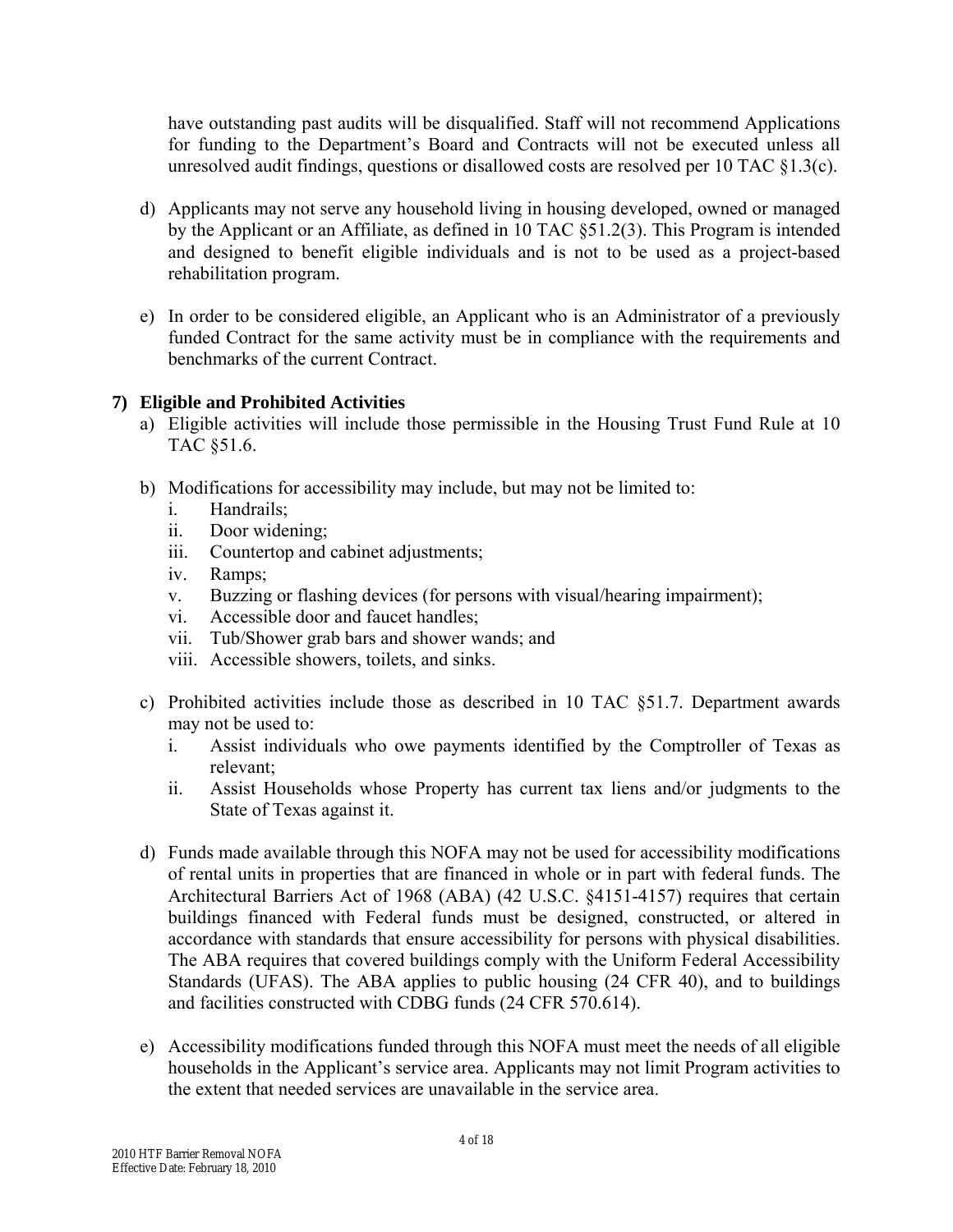#### **8) Program Requirements**

- a) Awarded organizations will provide assistance to Households whose composition includes at least one member meeting the definition of a Person with Disabilities, as defined in the Housing Trust Fund Rule at 10 TAC §51.2(48), and who reside within the Applicant's defined service area, as stated in the Contract.
- b) All Housing Trust Fund-assisted Households must be determined to be eligible according to the income qualification guidelines and be consistent with the income targeting commitment described in §11(a) of this NOFA. Pursuant to 10 TAC §60.108, annual income shall be determined consistent with the Section 8 Program, using the definitions of annual income described in HUD Handbook 4350, as amended by HUD.
- c) For Households living in those counties where the AMFI is lower than the state median family income, awarded organizations may use the state median family income, adjusted for Household size, as defined by the U.S. Department of Housing and Urban Development (HUD) and provided by the Department, to determine income eligibility.
- d) The maximum amount of assistance provided to an eligible Household for Barrier Removal and Rehabilitation, along with eligible soft costs, is limited to \$15,000 for the scheduled scope of work and a maximum of an additional \$5,000 for unforeseen contingencies related to the barrier removal project. Use of contingency funds requires a change order pre-approved by the Department. The assistance shall be provided in the form of a grant.
- e) Assistance provided through the Program must be directly related to home modifications specifically needed for accessibility and other rehabilitation costs associated with the barrier removal project, including provision of an accessible route on private property.
- f) **Contract Terms**. The Contract term shall not exceed twenty-four (24) months and performance under the Contract will be evaluated according to the following benchmarks:
	- i. At Six (6) months from the Contract execution date, funds must be committed (a Department approved set-up) to at least one Household to be assisted;
	- ii. At Twelve (12) months from the Contract execution date, 75% of funds must be committed to Households and 50% of funds drawn;
	- iii. At Eighteen (18) months from the Contract execution date, 100% of funds must be committed to Households and 75% of funds drawn; and
	- iv. At Twenty-four (24) months from the Contract execution date, 100% of funds must be drawn.
- g) Failure to comply with all Program and Contract requirements may result in debarment, repayment of funds, deobligation of funds, and other penalties as determined by the Department.
- h) Awarded organizations may be invited to participate in a capacity building and training program.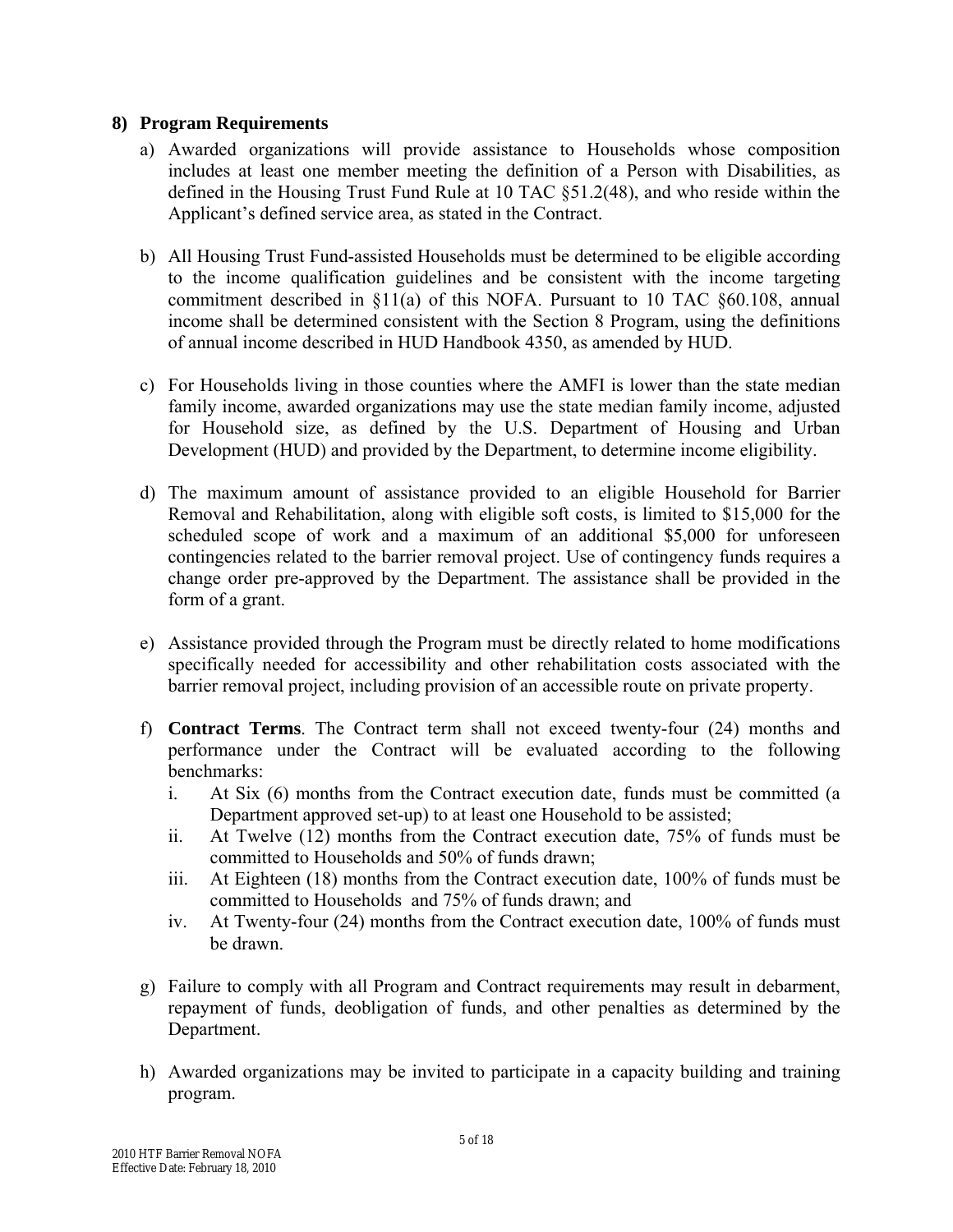#### **9) Construction Standards and Requirements**

- a) Rehabilitation or modifications funded by the Program must meet all applicable state and local housing quality standards and code requirements, including the International Residential Code, pursuant to Section 214.212 of the Local Government Code.
- b) All work carried out with the assistance of HTF funds must also meet the Texas Minimum Construction Standards (TMCS) for single family units, or HUD's Uniform Physical Conditions Standards (UPCS) for multifamily units.
- c) Awarded organizations must provide building construction contractor oversight and ensure that builder's risk coverage is provided.
- d) It is recommended that accessibility modifications be made with consideration of the design standards established by the Texas Accessibility Standards and/or Texas Government Code, Title 10, Subtitle G, Chapter 2306.514. If these standards are not used, a written justification must be provided.
- e) A project activity's scheduled scope of work and cost estimate *(Form 911.17)* shall not exceed \$15,000, including a standard contingency line expense of 3% to 5% of the cost estimate. Up to an additional \$5,000 in unforeseen contingency funds per project activity may be requested with a written C*hange Order Request (Form 911.09).* The change order request must be approved by the Department prior to incurring any costs to be paid as a result of the change order.
- f) Awarded organizations must ensure that all forms required by the Department are submitted during and upon completion of construction-related activities, as applicable.
- g) A retainage of 10% shall be withheld by the Contract Administrator from each construction contractor's interim draw request, to be released no sooner than the thirtyfirst day following the filing and recording of the *Final Bills Paid Affidavit (Form 911.08)* by the construction contractor.

#### **10) Application Threshold Requirements and Competitive Scoring Criteria**

The following threshold criteria are mandatory requirements at the time of Application submission, unless specifically indicated otherwise, and will be included in the written agreement should funds be awarded. Applications that do not meet minimum threshold criteria will not be considered for funding.

- a) **Tax Exempt Status.** Applications from Nonprofits must submit a Certificate of Account Status from the Texas Comptroller of Public Accounts indicating good standing, and a current copy of the IRS tax exemption ruling letter, as required by §6(a) of this NOFA.
- b) **Cash Reserve**. Each awarded Applicant will be required to expend funds according to Program guidelines and request reimbursement of funds from the Department for eligible expenses. Applicants must evidence the ability to administer the Program and commit cash reserves of at least \$30,000 to facilitate administration of the Program during the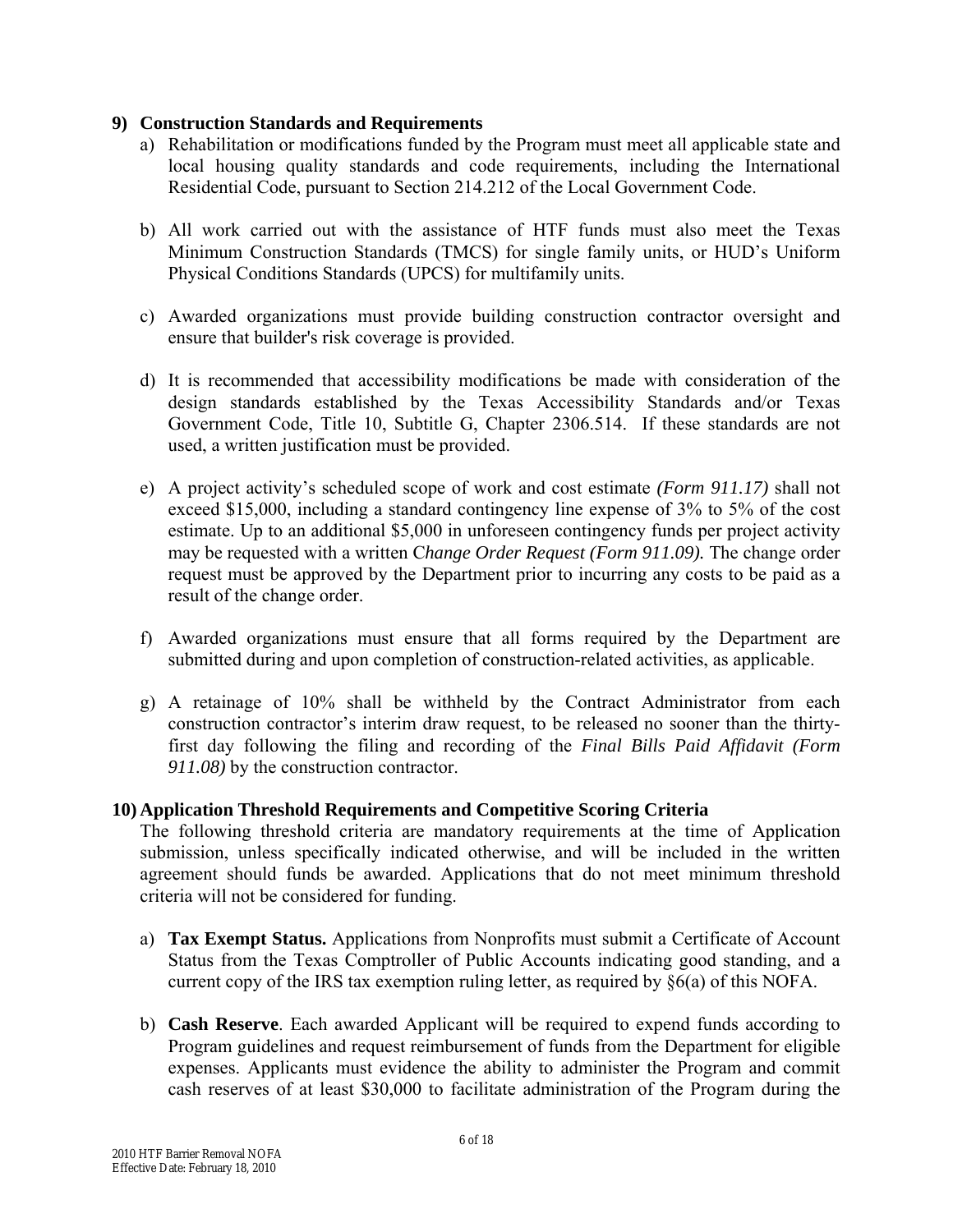Department's disbursement process. Cash reserves are not permanently invested in the project but are used for short term deficits that are reimbursed by Program funds. Evidence of this commitment, the amount of the commitment, and the source of the funds must be included in the Applicant's resolution and budget. Applicants must submit Financial statements indicating adequate local unrestricted cash or cash equivalents to utilize as cash reserves; and

- i. A letter from the Applicant's bank(s) or financial institution(s) indicating that current account balances are sufficient; or
- ii. Evidence of an available line of credit or equivalent of at least \$30,000.
- c) **Resolution**. All Applications submitted must include an original resolution, signed and dated within the six (6) months preceding the application submission date, from the Applicant's direct governing body (Board, Council or Commission) which includes:
	- i. Authorization of the submission of the Application;
	- ii. Commitment, amount and source of cash reserves for use during the Contract period; and
	- iii. Name and title of the person assigned signatory authority to execute a Contract on behalf of the organization.
	- iv. If Applicant is a Nonprofit Organization that offers expanded services such as childcare, nutrition programs, job training assistance, or health services and would like the application fee waived pursuant to Section 2306.147(b) of the Texas Government Code, this request must be stated in the resolution and services must be described in the Program Design required in §10(e) (i) of this NOFA.

# d) **Experience Providing Services to Persons with Disabilities and Housing Rehabilitation**

- i. Applicants must have at least two (2) years of experience providing services specifically targeted to the needs of Persons with Disabilities as evidenced by previous Contracts with funding entities for these services. To satisfy this requirement, applicant may provide evidence of a partnership with an entity or organization that meets the requirement.
- ii. Applicants must have at least two (2) years experience providing housing rehabilitation program services, as evidenced by current or previous Contracts with funding entities for these services. To satisfy this requirement, applicant may provide evidence of a partnership with an entity or organization that meets this requirement.
- e) **Program Design**. Applicants must complete a detailed description of the program design used to implement this Program using the format detailed in the Application and forms provided by the Department. The program design will include information such as, but not limited to:
	- i. Organizational Capacity. Applicants must submit a description of the Applicant's organizational capacity and readiness, including its history, mission, governance policies, business plan and financial management systems.
	- ii. Evidence of Need. Specific to the purpose of this NOFA, the Applicant will provide current and quantified data documenting the need for the proposed housing activity,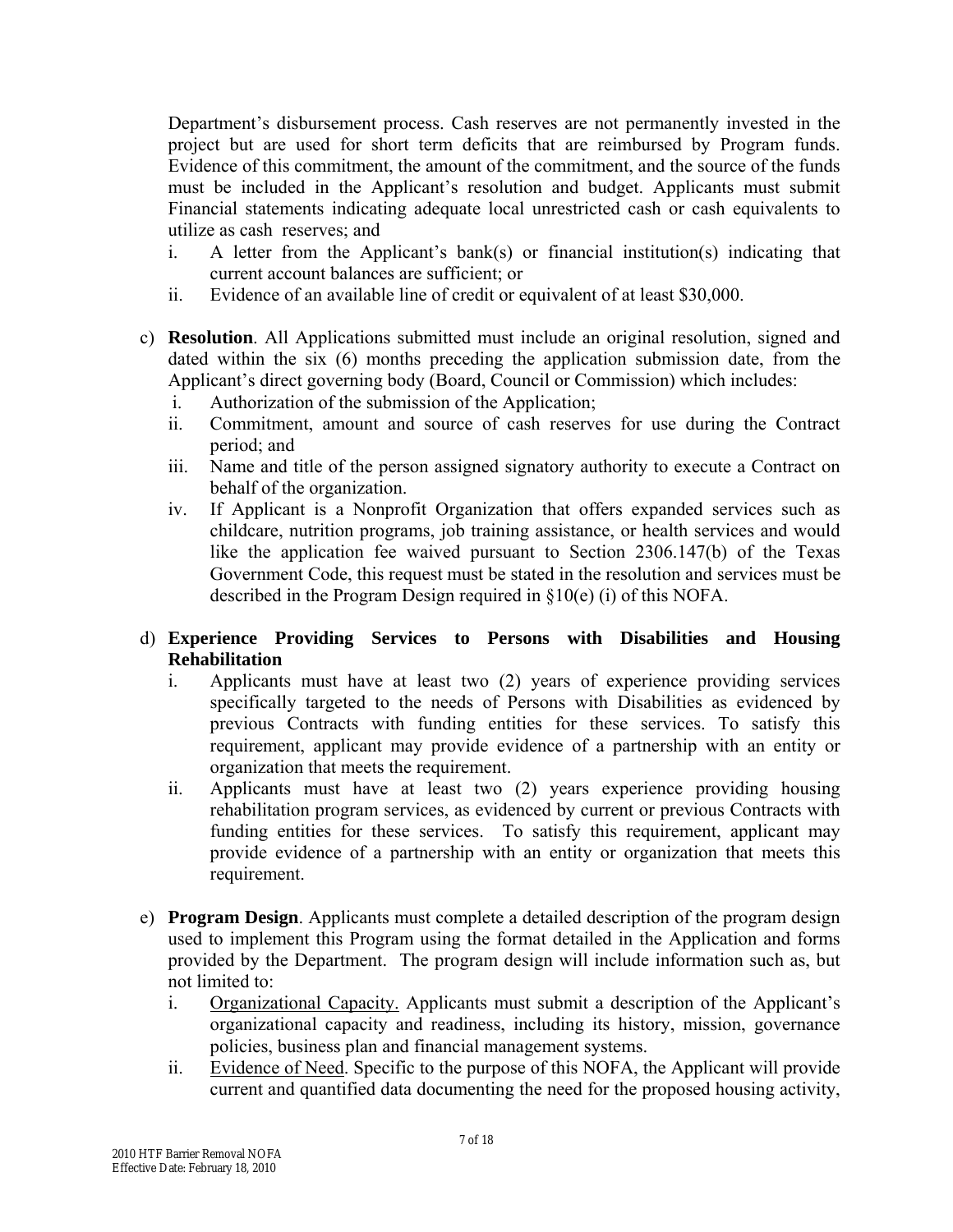including a description of the population to be served, as evidenced by a current housing needs survey. If the survey is older than 24 months, it must be accompanied by an update from the survey preparer either confirming or amending the findings of the survey. Absent a housing needs survey, the Applicant may submit a waiting list of identified clients and income levels to be served.

- iii. Local Resources. The Applicant must describe local resources, such as partnering organizations that will assist with the marketing and implementation of the program, funding partners that will be leveraged by the Housing Trust Fund grant, and local material providers or construction trades that will participate in the program, as evidenced by a written agreement, such as a memorandum of understanding, contract or resolution.
- iv. Construction Costs per Unit and Budget. The budget shall be based on the need evidenced in the Program Design. The budget must include the anticipated project cost per beneficiary (cost per Household or unit) and the estimated costs of material and labor, as evidenced by recent local construction bids or generally accepted cost estimation guidelines.
- v. Affirmative Marketing and Fair Housing Plan. In accordance with Section 2306.257, Texas Government Code, Applicants must describe their plan to carry out an affirmative marketing program to attract prospective program applicants regardless of race, color, religion, sex, disability, familial status or national origin. The affirmative marketing program should also assure that any group(s) of persons normally NOT likely to apply for the housing without special outreach efforts know about the Barrier Removal and Rehabilitation Program, feel welcome to apply, are assisted in applying, and have the opportunity to do so. In addition to the specific advertising activities, Applicants must describe proposed staff training on responding to fair housing concerns and how they will document results of actions taken.
- vi. Program Implementation and Compliance. The Applicant will describe their plan to implement this Program and ensure compliance. The Plan must include a description of processes to ensure the organization meets contractual requirements for this NOFA, such as program marketing, application intake, applicant eligibility, conflict of interest, procurement, construction quality and inspection, accounting using Generally Accepted Accounting Principles (GAAP), audits and recordkeeping. If the proposed housing activity includes single or multifamily rental, Applicant must provide a plan for long-term management. Resumes of key staff associated with the Program or job descriptions for unfilled positions must be provided.
- **11) Competitive Scoring Criteria**. In addition to the Threshold Requirements, Applications will be scored according to the criteria listed in this section. **A maximum of 38 points are available.** 
	- a) **Income Targeting**. In order to meet its annual goal of assisting very low to extremely low income families, the Department provides point incentives for Applicants that assist households with very low and extremely low incomes. Table 1 will be used to determine income targeting requirements and associated points, as follows: (**Maximum 20 points)**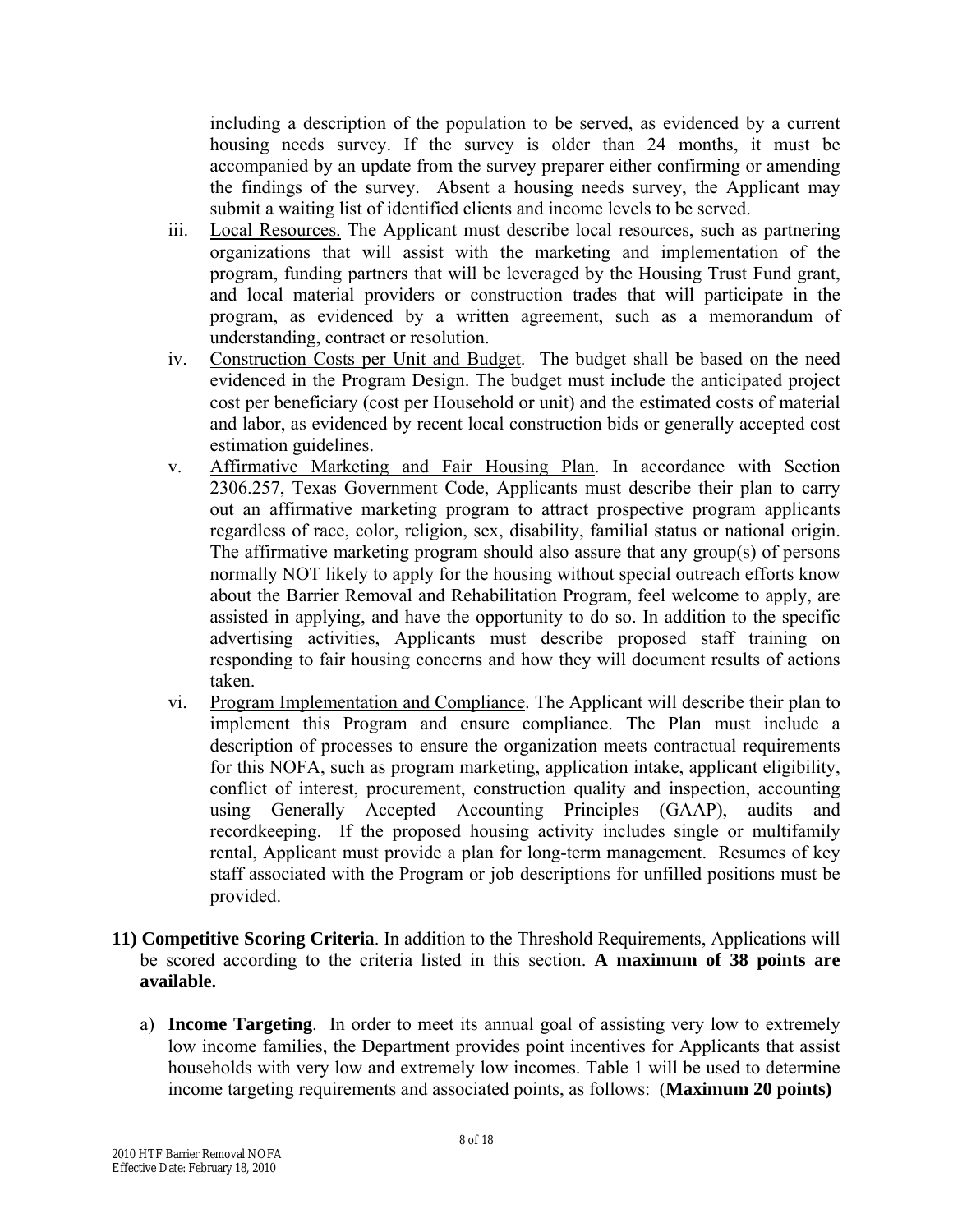| <b>Income Target</b>          | <b>Points</b> |
|-------------------------------|---------------|
| 50% of units $\leq 60\%$ AMFI |               |
| 80% of units $\leq 60\%$ AMFI |               |
| 80% of units $\leq 50\%$ AMFI |               |
| 50% of units $\leq$ 30% AMFI  |               |

**Table 1 - Point Incentives for Income** 

b) **Leveraging of Other Project Funds.** Pursuant to §2306.203(3)(A) of the Texas Government Code, the criteria used to evaluate Applications will include the extent to which the project will leverage state funds with other resources, including federal resources and private sector funds. Other sources must be clearly substantiated. Table 2 will be used to determine percentage of funds leveraged and associated points, as follows: **(Maximum 5 points)** 

**Table 2.a – Points for Leveraging with Non-HTF Funds** 

| <b>Percent of HTF Award Leveraged</b>         | <b>Points</b> |
|-----------------------------------------------|---------------|
| Less than 20% of total HTF award Leveraged    |               |
| 20% to 50% of total HTF award Leveraged       |               |
| Greater than 50% of total HTF award Leveraged |               |

| <b>Percent of HTF Award Leveraged</b>              | <b>Points</b> |
|----------------------------------------------------|---------------|
| Less than 20% of total award = Less than $$50,000$ |               |
| Leveraged                                          |               |
| 20% to 50% of total award = \$50,000 to \$125,000  |               |
| Leveraged                                          |               |
| Greater than 50% of total award = More than        |               |
| $$125,000$ Leveraged                               |               |

**Table 2.b – Example** *(Based on a \$250,000 Total Award)*

c) **Rural and Non-Metropolitan Areas.** Pursuant to §2306.203(5)(A) of the Texas Government Code, the criteria used to evaluate Applications will include the extent to which the project will provide a special emphasis on equitably serving rural and nonmetropolitan areas. Local jurisdictions, cities or counties, which receive direct HOME funds or participate in a HOME Program Consortium, will not qualify for these points. Applications proposing to serve multiple jurisdictions will receive points based on the most populous jurisdiction. Table 3 will be used to determine population of service area and associated points, as follows: (**Maximum 10 points**).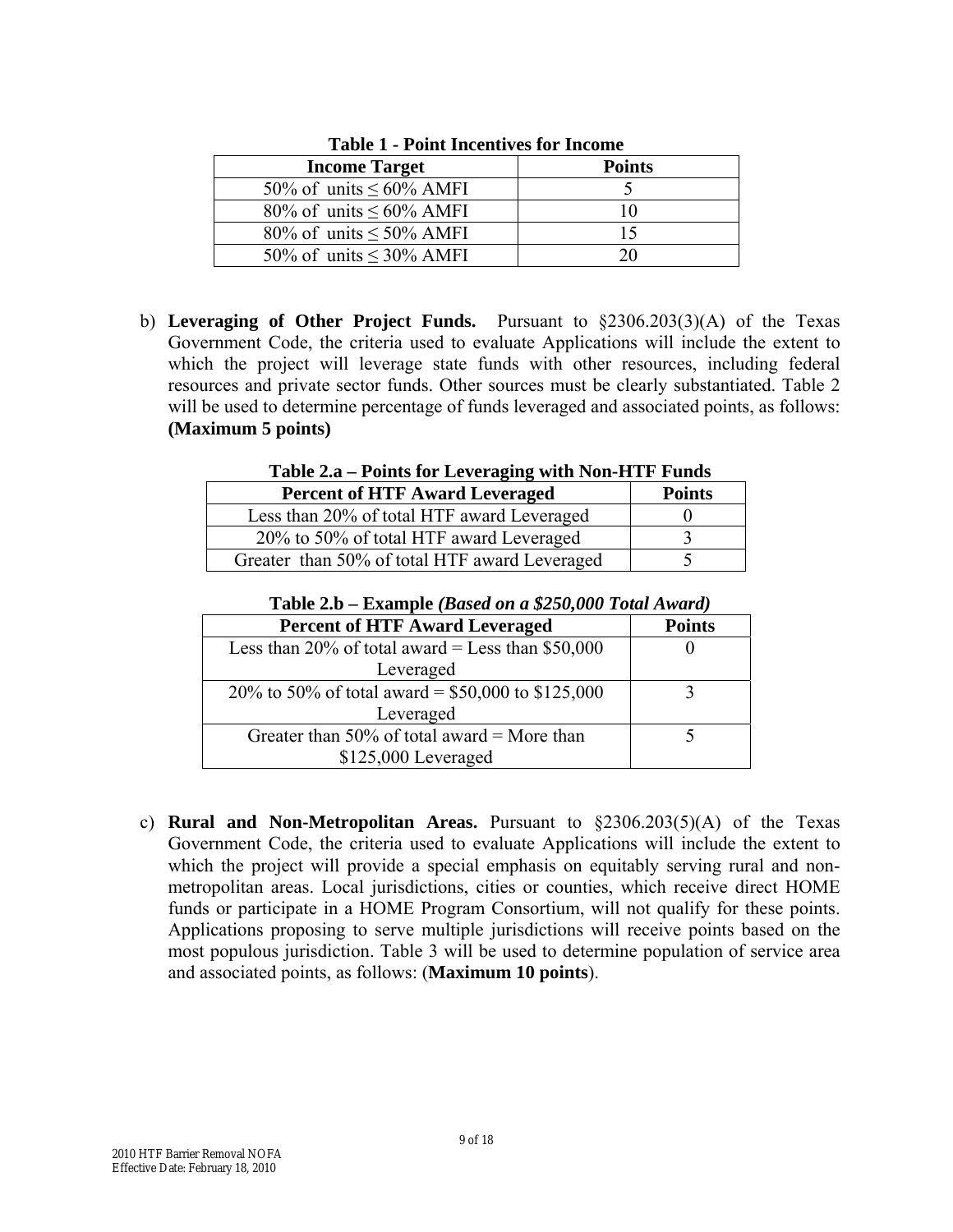| <b>Population of Service Area</b>                 | <b>Points</b> |
|---------------------------------------------------|---------------|
| City/Place $\leq 50,000$ or County $\leq 200,000$ |               |
| City/Place $\leq$ 30,000 or County $\leq$ 120,000 |               |
| City/Place $\leq$ 20,000 or County $\leq$ 80,000  |               |
| City/Place $\leq 10,000$ or County $\leq 40,000$  |               |

 **Table 3 – Points for Serving Rural and Non-Metropolitan Areas** 

- d) **Priority for Certain Communities**. Pursuant to §2306.127 of the Texas Government Code, the Department shall give priority through its scoring criteria to Applicants serving communities that are located wholly or partly in: **(Maximum 3 Points for one or more)**
	- i. A federally designated urban enterprise community;
	- ii. An urban enhanced enterprise community; or
	- iii. An Economically Distressed Area or Colonia.

# **12) Application Procedures and Review Process**

- a) The Department will publish on its website an Application and Application materials that, if completed and submitted properly, would satisfy the requirements for requesting funds available through this NOFA. Applications received by the Department in response to a Competitive Application Cycle will be handled in the following manner:
	- i. All Applications must be received during business hours (8:00 a.m. to 5:00 p.m. Central Time) on business days (Monday through Friday).
	- ii. Applications submitted and accepted by the Department will be reviewed for eligibility, threshold and scoring criteria, and all Application requirements. The Department will ensure review of materials required under the NOFA and Application materials.
	- iii. The Department will issue a notice of any Administrative Deficiencies, defined in 10 TAC §51.2(1), upon review.
	- iv. If Administrative Deficiencies are not cured to the satisfaction of the Department within five (5) business days of the deficiency notice date, then five (5) points shall be deducted from the Application score for each additional day the Administrative Deficiency remains unresolved. If Administrative Deficiencies are not clarified or corrected within seven (7) business days from the deficiency notice date, then the Application shall be terminated.
	- v. Upon completion of review and no unresolved Administrative Deficiencies, the Application will be reviewed for recommendation to the Board by the Committee.
- b) **Administrative Deficiencies**. An Administrative Deficiency is a deficiency or inconsistency, which in the Department's reasonable judgment, may be cured by supplemental information or explanation which will not necessitate a substantial reassessment or re-evaluation of the Application. If an Application contains deficiencies which, in the determination of the Department staff, require clarification or correction of information submitted at the time of the Application, the Department staff may request clarification or correction of such Administrative Deficiencies including threshold and/or scoring criteria documentation and/or financial feasibility analysis. The Department staff may request clarification or correction in a deficiency notice in the form of an email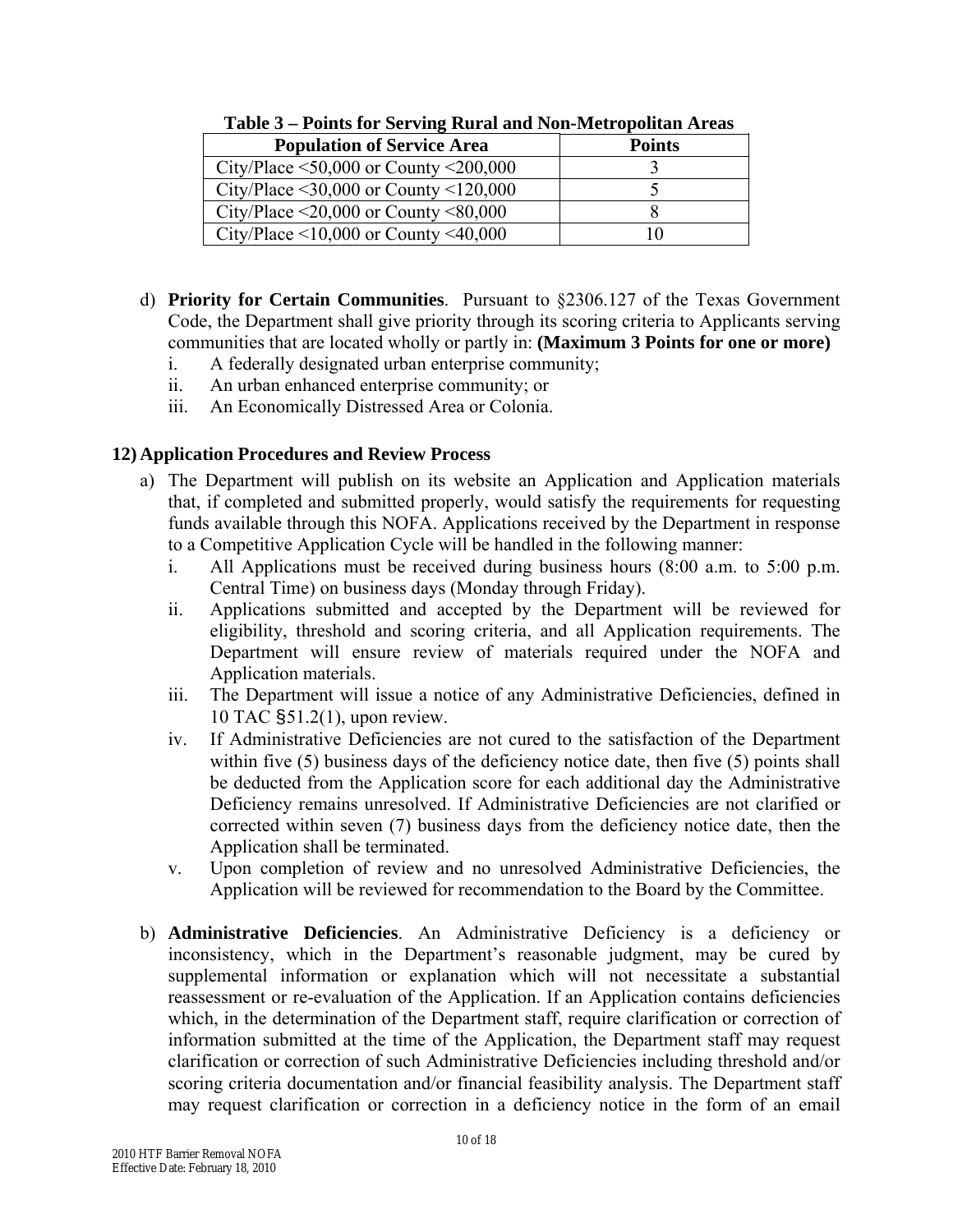and/or a telephone call to the Applicant advising that such a request has been transmitted. The time period for responding to a deficiency notice begins at the start of the business day following the deficiency notice date. An Applicant may not change or supplement any part of an Application in any manner after submission to the Department, increase their award amount, or revise their mix of income levels, except in response to a direct request to remedy an Administrative Deficiency as further described in this title or by amendment of an Application after a commitment or allocation of Housing Trust Funds.

c) The Department may decline to fund any Application if the proposed activities do not, in the Department's sole determination, represent a prudent use of the Department's funds. The Department is not obligated to proceed with any action pertaining to any Applications which are received, and may decide it is in the Department's best interest to refrain from pursuing any selection process. The Department reserves the right to negotiate individual elements of any Application.

#### **13) Adherence to Obligations**:

- a) All representations, undertakings and commitments made by an Applicant in the Application process for a proposed activity, whether with respect to threshold or scoring criteria, program design or otherwise, shall be deemed to be a condition to the Contract, the violation of which shall be cause for cancellation of such Contract by the Department. Eligible Applicants that have been approved for funding and that require a material change in the project as described in the Application must provide a written request for the material change to the Department prior to implementing the change.
- b) A material change may include, but is not limited to, the following:
	- i. Change in eligible activities;
	- ii. Change in service area;
	- iii. Change in the maximum amount of assistance per Household;
	- iv. Change in the number of units or set asides;
	- v. An increase in funding that is not permitted under 10 TAC §51.14.
- c) Failure to operate the proposed activity as represented in the Application without receiving approval for an amendment to the Application by the Department prior to implementation of such amendment may result in cancellation of the Contract, deobligation of funds, and/or disallowed costs.

#### **14) Contract Administration Requirements:**

- a) The following Contract administration requirements are imposed for administration of the Program.
	- i. Contract Required**.** Any activity funded under this Program will be governed by a written Contract that identifies the terms and conditions related to the awarded funds. The Contract will be subject to the Housing Trust Fund Rule (10 TAC §51) in effect at the time the Contract is executed and will not be effective until executed by all parties to the Contract. Any amendments must be in writing and are subject to the requirements of the Rule in effect at the time of submission to the Department.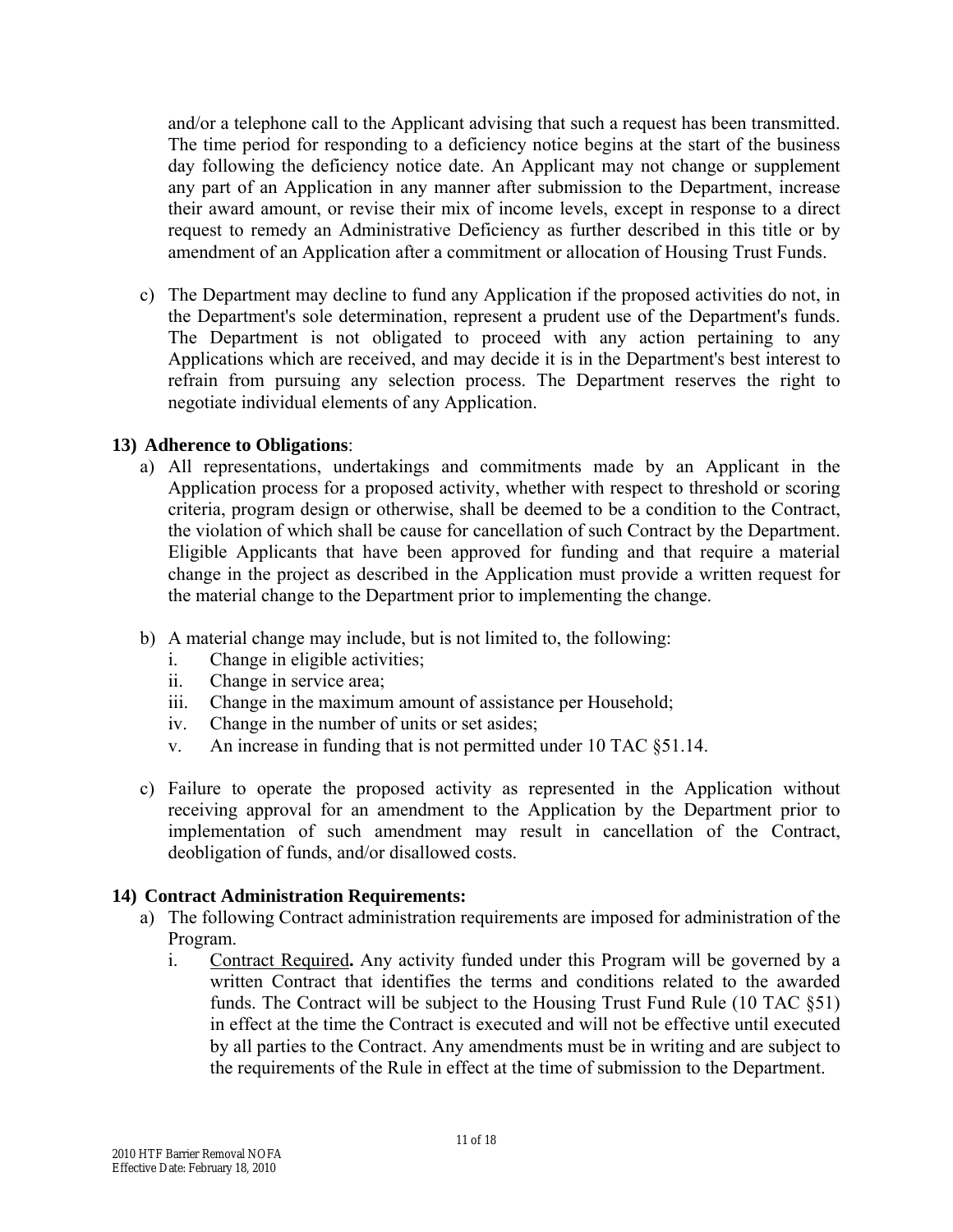ii. Contact Information**.** In accordance with 10 TAC §1.22, the Contract Administrator must make available the updated contact information, including the direct phone number, email address, mailing address and fax number, for the awarded organization or entity and Contract signatory on file at the Department.

b) In addition to the requirements outlined in the Contract, Administrators must meet the following requirements:

- i. General Requirements.
	- A) Administrators must use the forms provided on the Department's website and comply with the Department's procedural and documentation requirements as outlined in this NOFA, the Application, and the Application materials.
	- B) Administrators must ensure that all Contracts and forms are executed by all parties authorized and required to sign.
	- C) All training required by the Department must be completed by the persons identified as the Administrators of the Contract. At a minimum, participants shall include all persons who perform or may perform the duties of submitting or approving draws and/or setups.
	- D) Administrators must ensure that all Department Housing Contract System access requirements are met.
	- E) Administrators may not retain any income generated through the operation of any Housing Trust Fund program or activity. Any income that is generated through the operation of any Housing Trust Fund program or activity must be submitted within ten (10) days of its receipt to the Department.
	- F) Administrators must ensure compliance with applicable audit certification requirements.
- ii. Affirmative marketing procedures.
	- A) Administrators must comply with a written affirmative marketing plan, as further described in §10(e) of this NOFA. The Plan must describe all procedures and requirements and shall be prepared in accordance with the Housing Trust Fund NOFA and as further required by the Department.
	- B) Procedures must include the designation of an individual who will be responsible for marketing the Program, establishing the application intake and eligibility assessment process, and maintaining records that evidence affirmative marketing procedures have been implemented.
- iii. Application intake.
	- A) To ensure compliance with the Texas Comptroller of Public Accounts requirements, Administrators are required to ensure the applicant Household does not owe a debt to the State of Texas including tax liens, child support liens, student loans, or other government loan delinquencies.
	- B) In accordance with §51.18(12), Administrators must ensure that no conflict of interest exists between Households to be assisted and Persons designated to receive or assist with the application intake process.
	- C) Administrators must document and verify all income and asset eligibility requirements for the Household to be assisted.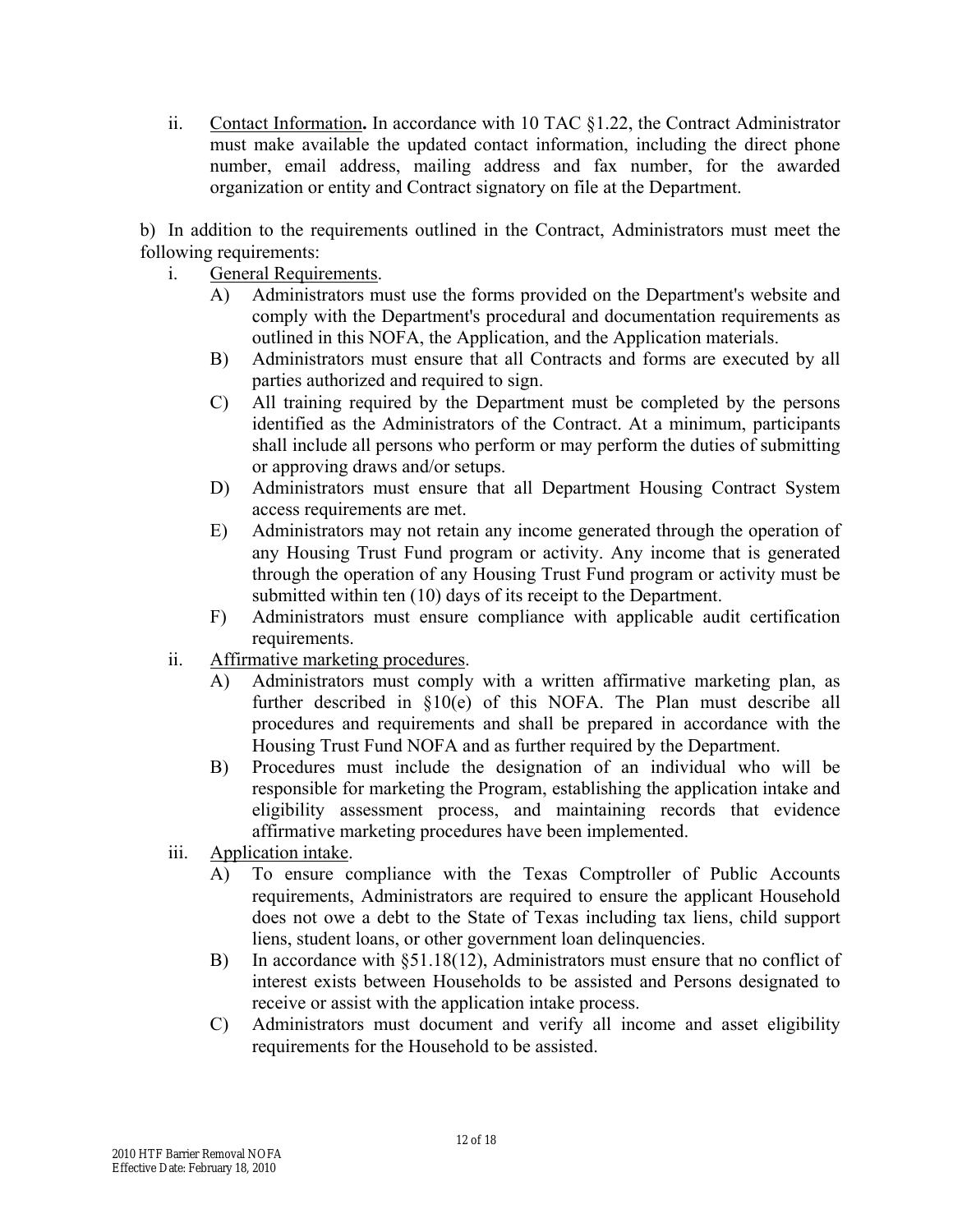- iv. Applicant selection criteria. Administrators must develop and follow a written applicant intake and selection criteria to ensure Program eligibility, which must include, but is not limited to:
	- A) Written permission of the property owner, property manager or authorized representative to perform the work;
	- B) Income eligibility;
	- C) Assisted units must be located within the Administrator's Service Area, as defined by the Contract; and
	- D) That the assisted unit must be free of tax liens.
- v. Administrators must notify each applicant Household in writing of either acceptance or denial of assistance within sixty (60) days following receipt of the application.
- c) Administrators must develop and comply with written procurement selection criteria. Administrators may procure consultants, if applicable. Consultants may not participate in or direct any part of the process for procuring consultants.
- d) Recordkeeping. Administrators must develop and comply with Generally Accepted Accounting Practices (GAAP) as well as all reporting, filing, and documentation procedures required by 10 TAC §1.60 subchapter A.
- e) Submission of documentation for project setups and disbursement requests. The Administrator must identify individuals to submit and approve draws and setups in the Department's Housing Contract System using the *Contract System Access Request Form*.
	- i. Required documentation must be submitted electronically through the Housing Contract System in order to proceed unless otherwise pre-approved by the Department.
	- ii. The Administrator must ensure that all support documentation for project setups and disbursement requests is received by the Department within thirty (30) days of entering the setup or disbursement request in the Housing Contract System.
	- iii. The Administrator must submit all Project setups and support documentation for Households to be assisted no later than ninety (90) days prior to the Contract end date. In the event that a loan closing is required for single family Rehabilitation, all Project setups and support documentation must be submitted no later than one hundred eighty (180) days prior to the Contract end date.
	- iv. The Administrator must submit required documentation for Project completion reports and *Final Inspection Certification (Form 911.03)* by no later than sixty (60) days from the Contract end date.

# **15) Amendments**:

- a) Amendment requests to be approved by the Executive Director are allowable under the following circumstances:
	- i. Time extensions. The Executive Director may collectively provide up to one six month extension to the end date of any Contract. Any additional time extension granted by the Executive Director shall include a statement by the Executive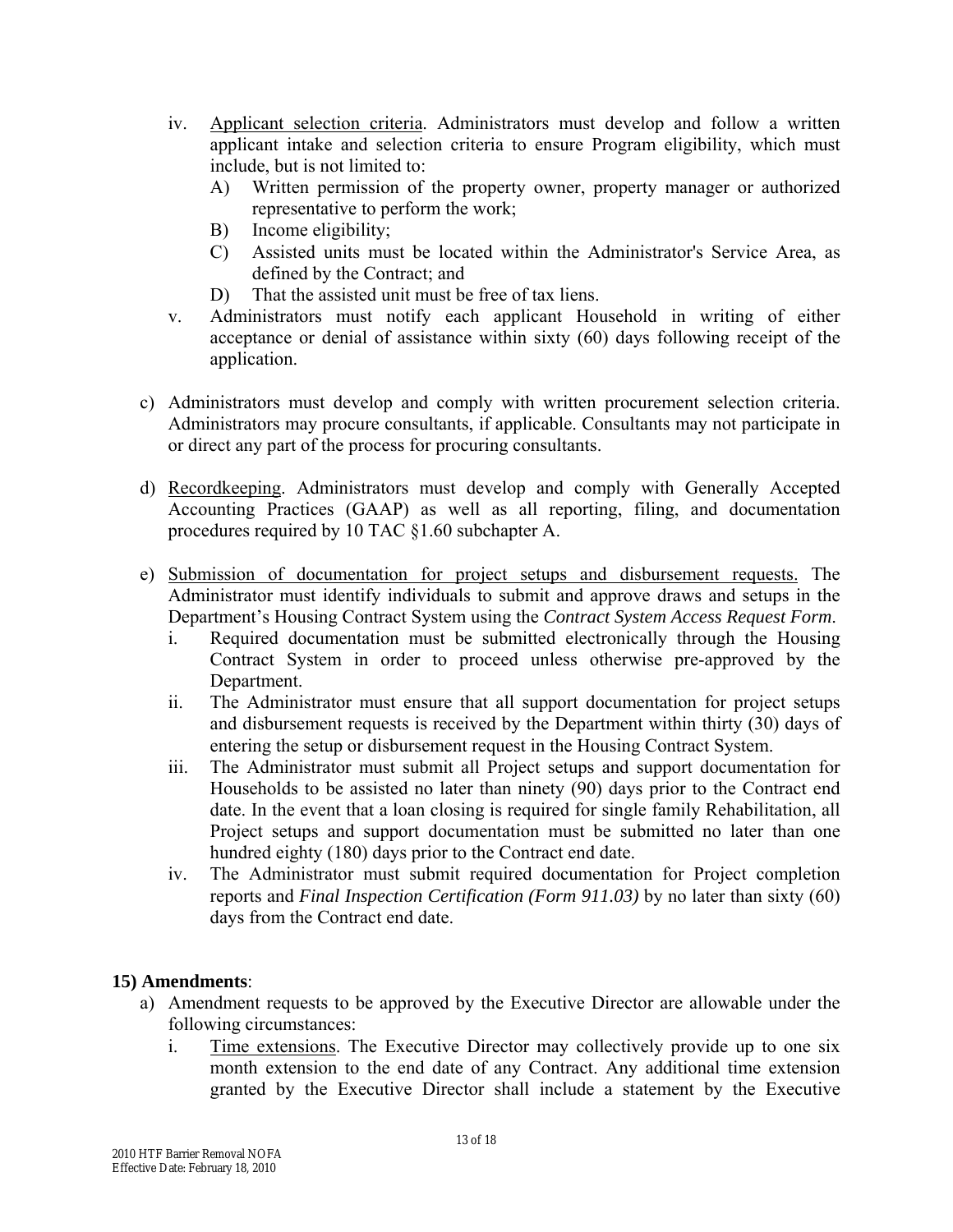Director relating to unusual, non-foreseeable or extenuating circumstances. If the extension is longer than six months and the Executive Director determines that a statement related to unusual, non-foreseeable, or extenuating circumstances cannot be issued, it will be presented to the Board for approval, approval with modifications, or denial of the requested extension.

- ii. Changes in Area Median Family Income (AMFI) levels. The Executive Director may grant approval of a modification or amendment to the AMFI levels of the Households to be served under the Contract, if Administrator provides a statement relating to unusual, non-foreseeable or extenuating circumstances that warrant such a request to be granted and the Executive Director determines that the request does not violate Department rules. In the case that the Executive Director determines that the request is not warranted and/ or violates Department rules, the request will be presented to the Board for approval.
- iii. Changes to Services Area. The Executive Director may grant approval of the modification or amendment to the Service Area being served under the Contract, if Administrator provides a statement relating to unusual, non-foreseeable or extenuating circumstances that warrant such a request to be granted and the Executive Director determines that the request does not violate Department rules. In the case that the Executive Director determines that the request is not warranted and/or violates Department rules, the request will be presented to the Board for approval.
- iv. Changes in number of Households to be served. The Executive Director may grant approval of the modification or amendment to the reduction in the number of the Households to be served under the Contract, if Administrator provides a statement relating to unusual, non-foreseeable or extenuating circumstances that warrant such request to be granted and the Executive Director determines that such request does not violate Department rules. In the case the Executive Director determines that such request is not warranted and/or violates Department rules, the request will be presented to the Board for approval.
- v. Increase in funds**.** In the case of a modification or amendment to the dollar amount of the award, such modification or amendment does not increase the dollar amount by more than 25 percent of the original award or \$50,000, whichever is greater. Modifications and/or amendments that increase the dollar amount by more than 25 percent of the original award or \$50,000, whichever is greater; or significantly decrease the benefits to be received by the Department, in the estimation of the Executive Director, will be presented to the Board for approval.
- b) All amendment requests must be accompanied by documentation justifying the amendment.
	- i. Administrator must ensure they are in compliance with all monitoring and auditing requirements for all programs administered by the Department prior to submission of the amendment request unless the request is regarding a monitoring or audit issue.
	- ii. The authorized signatory must sign and submit a written amendment request.
	- iii. The amendment request must include the following at a minimum: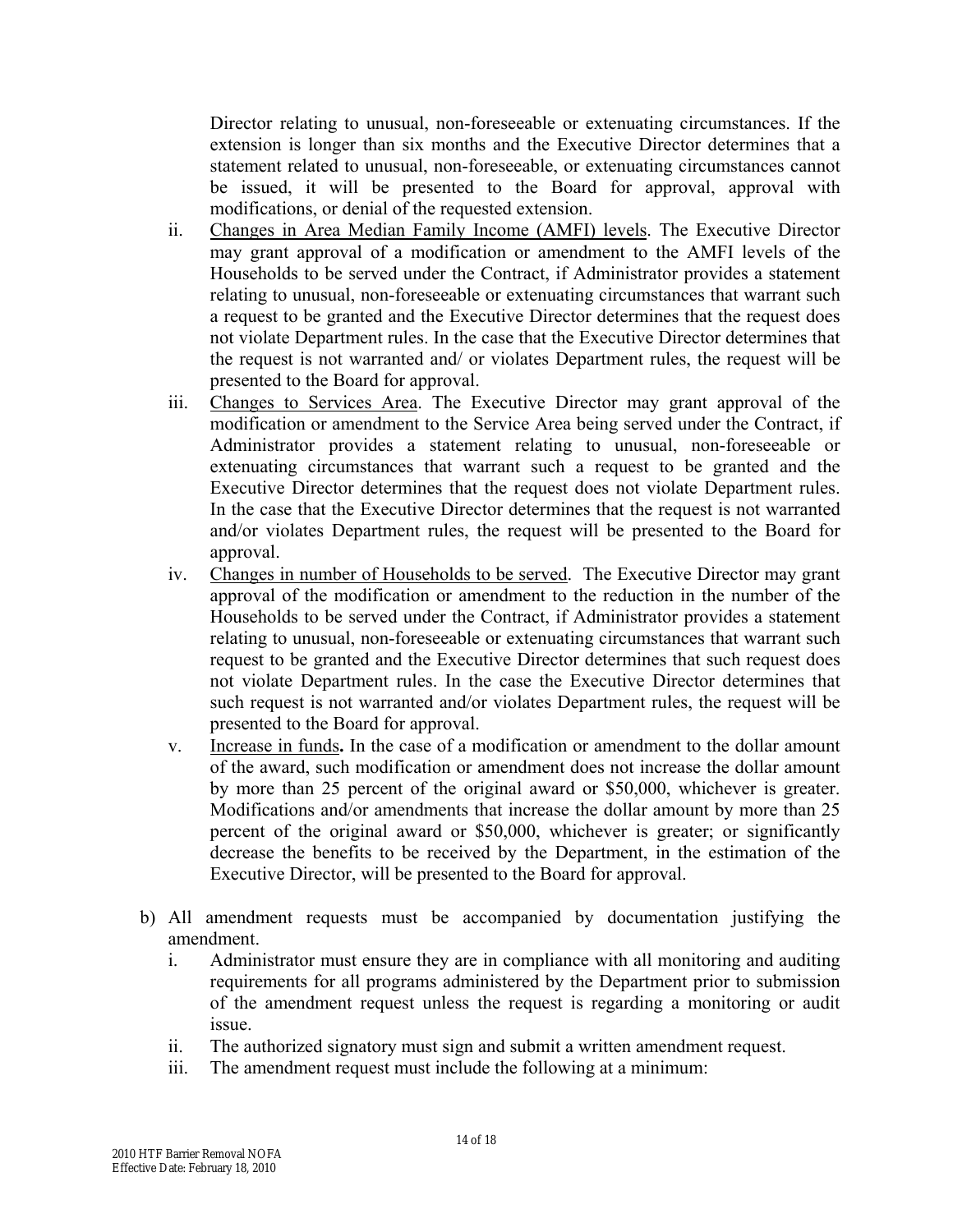- A) A written request for the specified change to the HTF Contract, signed by the organization's executive director and/or Person with authorized signature authority;
- B) Clear explanation and justification for the request;
- C) Description of extenuating, unusual, and non-foreseeable circumstances and/or explanation of compelling reasons for necessity of request;
- D) "Pipeline" report indicating number (and names, if known) of Households awaiting assistance or anticipated to be assisted;
- E) A schedule of completion from the building contractor (if applicable); and.
- F) A schedule indicating percentage of completion for construction currently underway (if applicable) and how Contract deliverables will be achieved.
- c) The Department shall have the sole discretion to determine whether the amendment is justified, subject to appeal under 10 TAC §1.7.
- d) If the Administrator fails to meet a benchmark requirement and does not seek, or is not granted, an extension of a benchmark, the awarded funds related to the lack of performance may be entirely or partially deobligated at the Department's sole discretion.
- e) **Accounting Requirements**. Within 60 days following the conclusion of a Contract issued by the Department the recipient shall provide a full accounting of funds expended under the terms of the Contract. Failure of a recipient to provide full accounting of funds expended under the terms of the Contract shall be sufficient reason to terminate the Contract and for the Department to deny any future Contract to the recipient.
- f) **Individual benchmarks**. Each benchmark is an individual term and subject to the amendment processes. An interim milestone extension may or may not extend the entire Contract at the Department's discretion.

# **16) Deobligation of Housing Trust Funds:**

- a) When the Department and the Applicant execute a Contract, the Department will obligate funds to cover the amount of the approved award. The Department may deobligate all or a portion of the awarded amount if such amount is not expended in a timely manner, the activity(ies) proposed in the Application are not provided in accordance with the approved Application, or in the event of any one or more of the following circumstances:
	- i. Department has notified Administrator of any outstanding compliance matter(s) and the Administrator has failed to either resolve the matter(s) or take sufficient action to correct the matter(s);
	- ii. Department has notified Administrator that they have failed to meet required timelines and/or benchmarks, including expenditure of funds, per the Contract and Administrator has not sufficiently corrected the deficiency;
	- iii. The Department provides notice of default to Administrator on any Contract by and between Administrator and Department and the default has not been cured within the required time frame;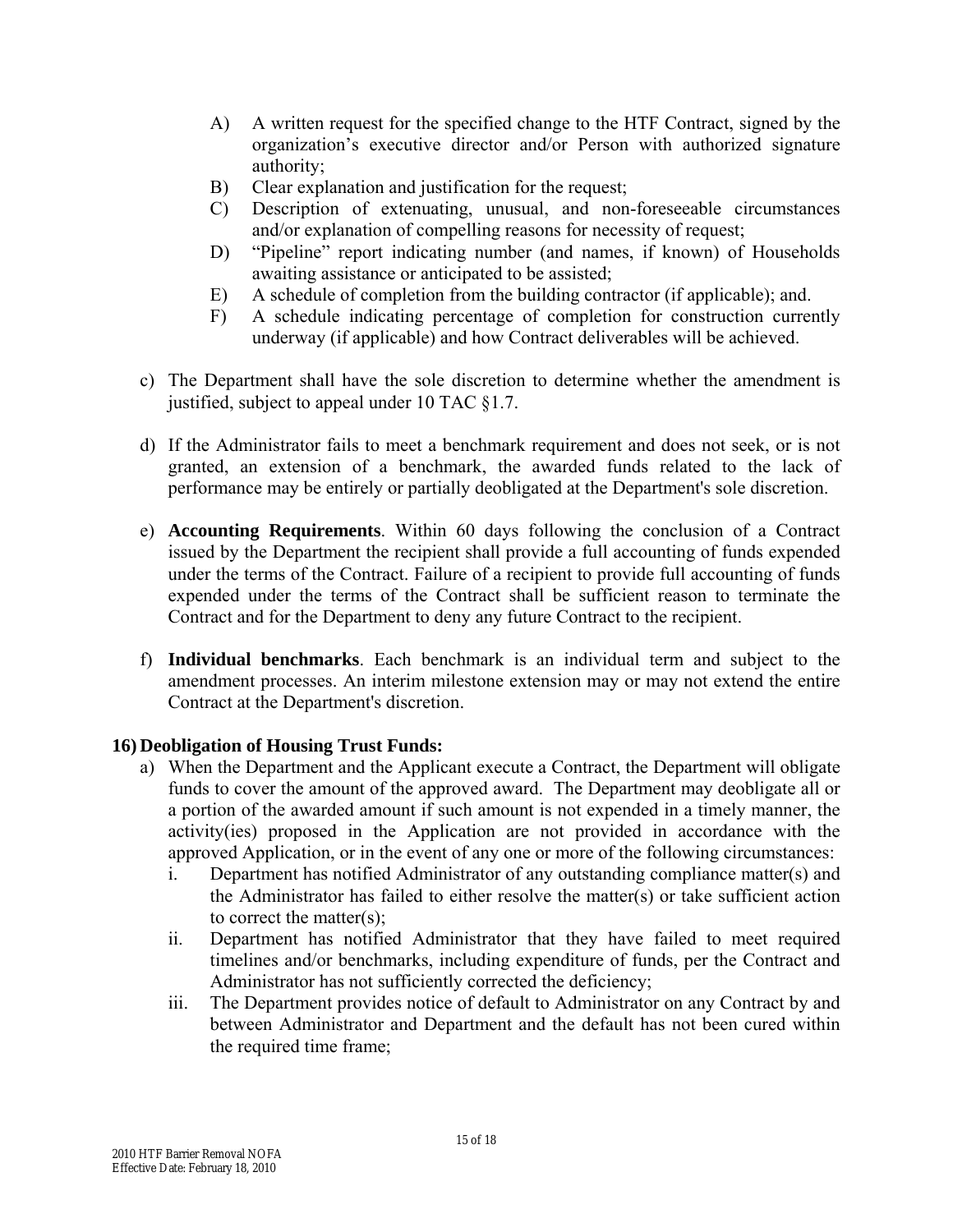- iv. Applicant materially misrepresents facts to the Department during an Application process, award of Contract, request for amendment, or administration of any Contract;
- v. Department has notified Administrator of Administrator's inability to provide adequate financial support to administer the Contract as called for in the Agreement or meet any other material conditions and the Administrator has failed to sufficiently correct the matter;
- vi. Department has notified Administrator of Administrator's inadequate or insufficient management controls and the Administrator has failed to sufficiently correct the matter;
- vii. Administrator declines funds;
- viii. Administrator fails to expend all funds awarded and voluntarily releases the funds;
- ix. The Department receives program income and elects to use those funds in lieu of awarded Contract funds; or
- x. Other circumstances approved by the Board as warranting deobligation.
- b) The Department shall have the sole discretion to determine whether sufficient progress or correction has been made under §16(a) and the sole discretion to determine what constitutes materiality in subsection §16(a), subject to appeal under 10 TAC §1.7.
- c) The Department shall not take any action resulting in deobligated funds until an appeal, as provided for under 10 TAC §1.7, has been completed. The Department may suspend reimbursement of funds during the appeal. If an appeal has not been requested, the Department may take action as allowed under this policy.

# **17) Appeals and Dispute Resolutions**

- a) It is the Department's policy to encourage the use of appropriate alternative dispute resolution procedures ("ADR") under the Governmental Dispute Resolution Act, Chapter 2009 of the Texas Government Code, to assist in resolving disputes under the Department's jurisdiction. As described in Chapter 154 of the Civil Practices and Remedies Code, ADR procedures include mediation. Except as prohibited by the Department's ex parte communications policy, the Department encourages informal communications between Department staff and Applicants, and other interested persons, to exchange information and informally resolve disputes. The Department also has administrative appeals processes to fairly and expeditiously resolve disputes. If at anytime an Applicant or other person would like to engage the Department in an ADR procedure, the person may send a proposal to the Department's Dispute Resolution Coordinator.
- b) For additional information on the Department's ADR Policy, see the Department's General Administrative Rule on ADR at TAC, Title 10, Part 1, Chapter 1, subchapter A, Rule §1.17 and TGC, Chapter 2306.082.
- c) An Applicant may appeal decisions made by staff in accordance with TAC, Title 10, Part 1, Chapter 1, subchapter A, Rule §1.17.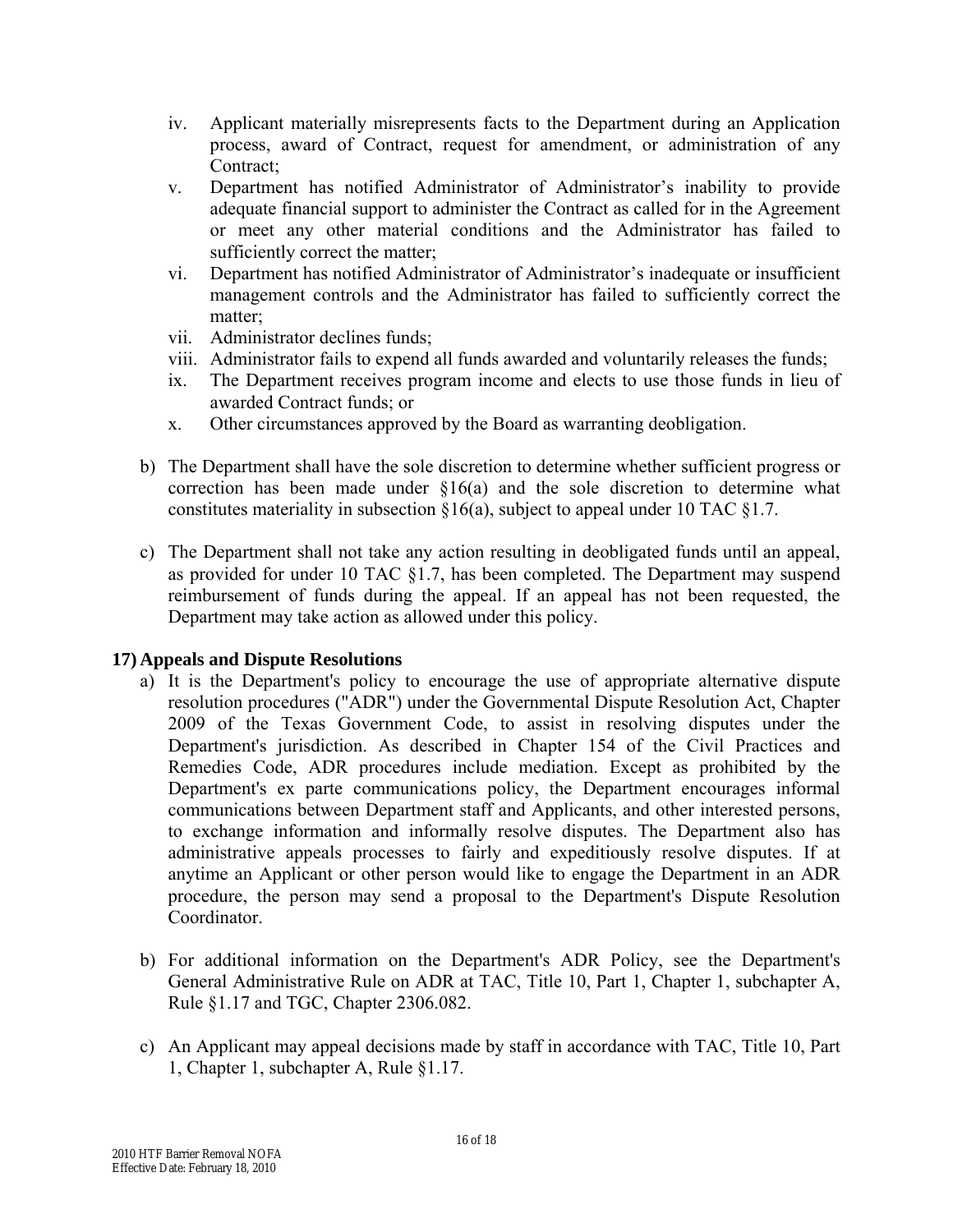**18) Application Workshop. T**he Department will present an Application workshop, which will provide an overview of the HTF HomeFree Barrier Removal and Rehabilitation Program, activities eligible under this NOFA, Application submission requirements and evaluation criteria, and applicable state program requirements. The Application workshop date and registration information will be posted on the HTF webpage of the Department's website at [http://www.tdhca.state.tx.us/htf/index.htm.](http://www.tdhca.state.tx.us/htf/index.htm)

### **19) Application Submission**

- a) **All Applications submitted under this NOFA must be received on or before 5:00 p.m., Central Time, on Wednesday, March 31, 2010, regardless of method of delivery.**
- b) The Department will accept Applications from 8 a.m. to 5 p.m. each business day, excluding federal and state holidays, from the date this NOFA is published in the *Texas Register* until the Application submission deadline. Question regarding this NOFA should be addressed to:

Texas Department of Housing & Community Affairs **Housing Trust Fund Program Division**  Attn: Mark Leonard, Housing Trust Fund Program Specialist 221 E.  $11<sup>th</sup>$  Street Austin, Texas 78701 Telephone: (512) 936-7799 E-mail: [HTF@tdhca.state.tx.us](mailto:HOME@tdhca.state.tx.us)

- c) **Submission Format**. Applications must be submitted providing all documentation as described in this NOFA, Uniform Application and Application materials.
	- i. All Applicants must submit one (1) complete **PRINTED** Program Application ONLY with original signatures as required.
	- ii. In addition, all Applicants must submit one (1) compact disc (CD-R) containing the following **SCANNED** materials:
		- (A) A copy of the complete, signed HTF HomeFree Barrier Removal Program Application;
		- (B) The Board Resolution as required in §10(c) of this NOFA;
		- (C) The Program Design as required in §10(e) and following guidelines in the Application materials (*e.g. Program Design Submission Checklist*). The Program Design submission must include all associated and/or supplemental materials using forms and/or formats approved by the Department; and
		- (D) Any other supplemental material as required by the Department or described in the Application materials.
	- iii. NOTE: Documents containing personal information such as social security numbers or personal financial statements must be included separately from all other Application documents.
- d) All Application materials such as the NOFA, Program application and checklist(s), forms, Program guidelines, and all applicable HTF rules, will be available on the HTF